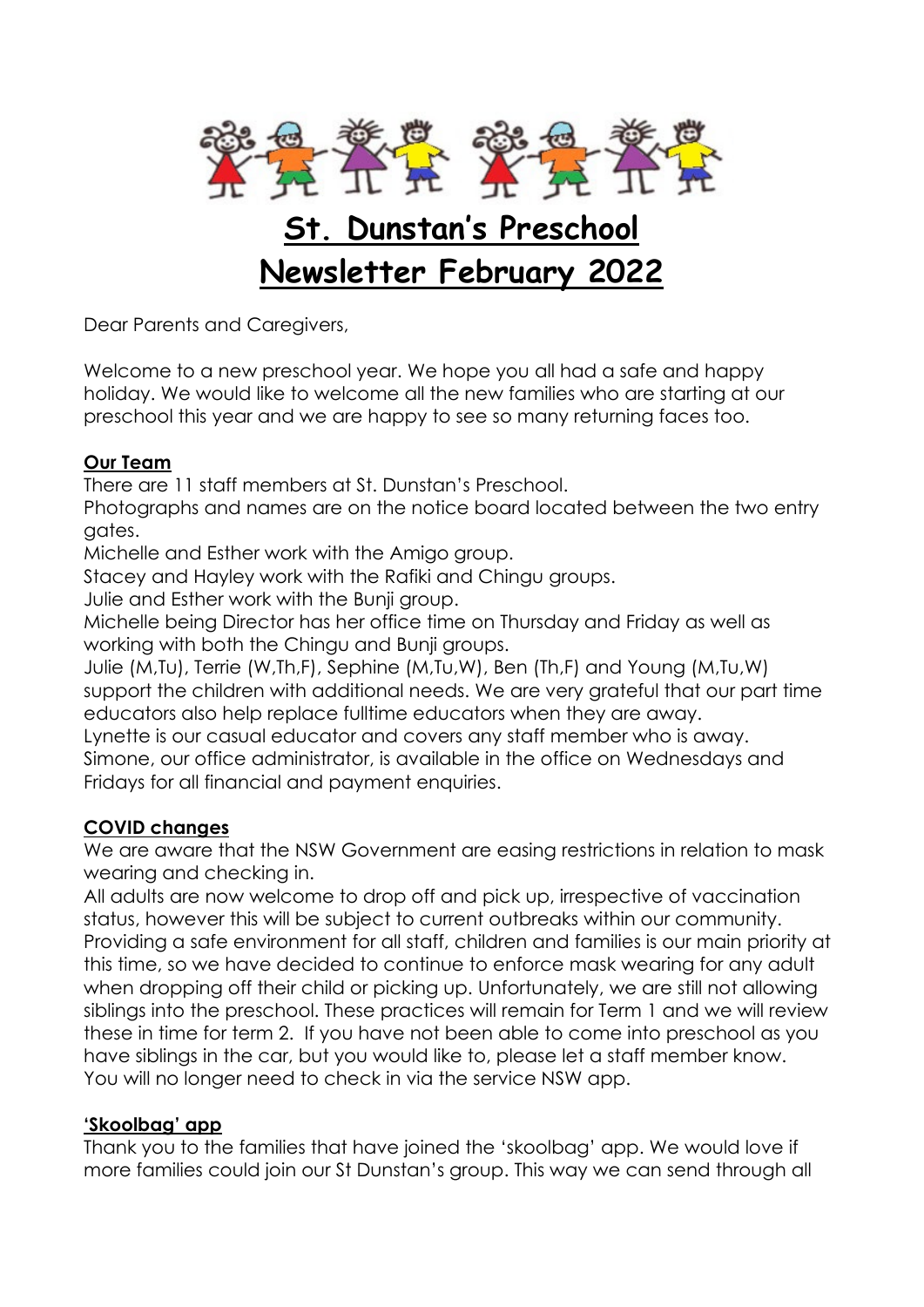our notices, emails, learning stories and reminders via one platform, saving us time and stopping families from receiving it multiple times. If you do not want to use the app, please see Michelle.

### **Events for the year**

During the year we have many fun events. This might include Family Fun Day, Magic Shows, School Readiness Presentation, Class Photos, a Zoo Visit, Police and Fire Fighter Visits (just to name a few). These visits are pending COVID restrictions and will be evaluated case by case, along with completing a thorough a risk assessment before any events go ahead. We will notify you of these events closer to time.

#### **Volunteers Needed**

We are looking for parent volunteers to join our management committee. The management committee for the preschool comprises of 4 parent representatives and 5 church representatives. If you are interested in joining our committee to help assist with the running of the preschool, please see Michelle.

We are looking for a fundraising coordinator/s for the preschool, so we can start coordinating all our events for this year. If you are interested, please see Michelle. In previous years the fundraising team have worked hard to raise funds for the preschool, essential equipment has been purchased including outdoor equipment, books and games etc. (Don't worry, we do help support you in this role).

We are also looking for someone to help us with book club. This involves processing orders (typically once per month) and sorting out the orders when they arrive at preschool.

These volunteer jobs will count towards your "working bee" contribution.

### **Annual General Meeting**

NOTICE TO MEMBERS OF ANNUAL GENERAL MEETING

NOTICE of the 44th ANNUAL GENERAL MEETING of ST. DUNSTAN'S PRE-SCHOOL KINDERGARTEN INC. to be held via Zoom on Tuesday, 15th MARCH 2022 at 7.30pm. An RSVP list can be found on lockers near sign in sheets outside the office or please email and advise if you can attend.

Simone will be sending an email shortly with more information.

#### **Updated details**

Could you please notify a member of staff when your child's immunisation or "permission to collect" information needs to be updated. Also please ensure that we have your current email address, home address and contact numbers.

### **Policies**

We are continuously reviewing policies at the preschool. Part of the process is to receive parent feedback regarding policies. If you are available to help us with this process by taking policies home to comment on, please see Michelle.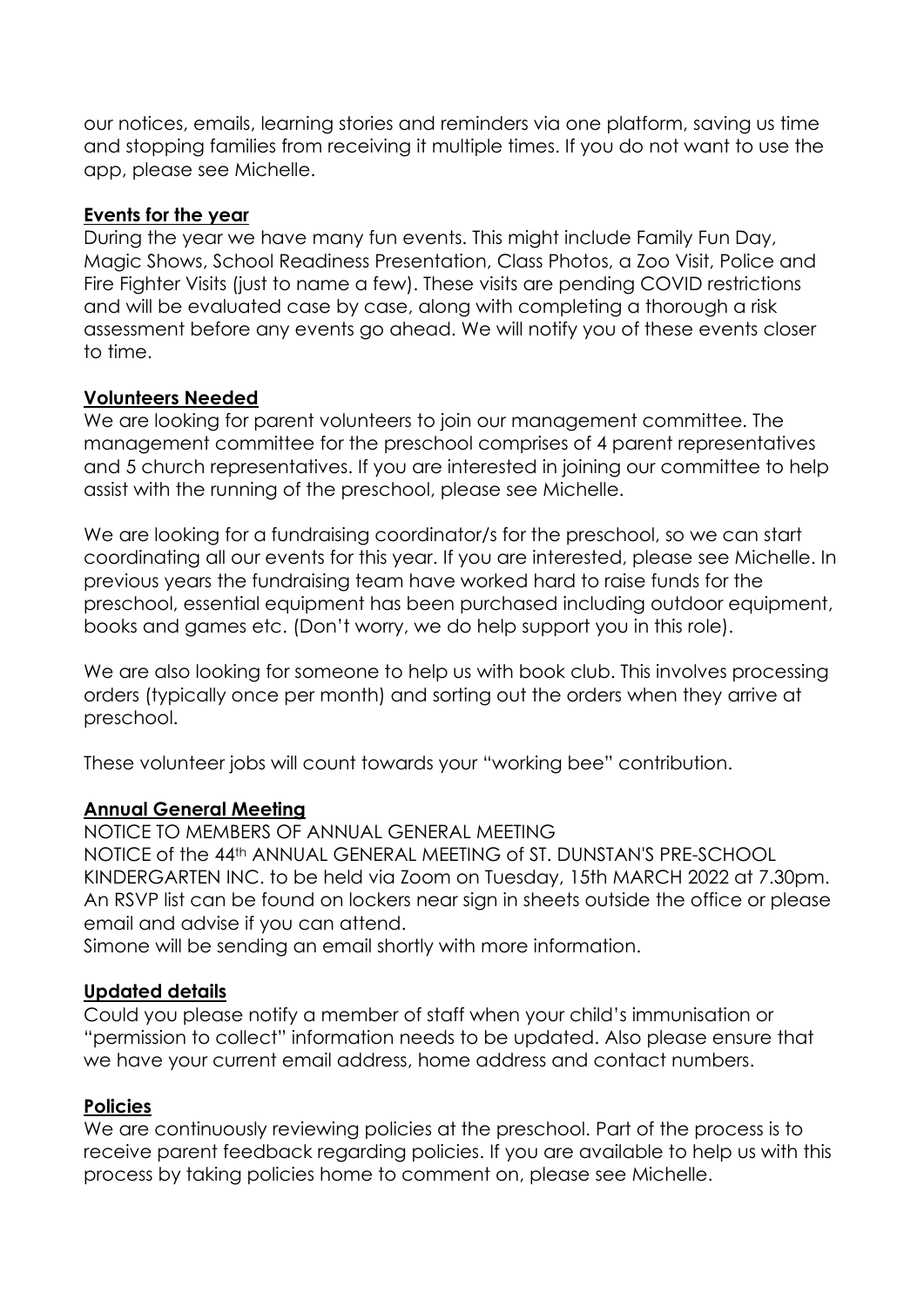## **Children's Library (starting 2nd and 3rd of March)**

We have an extensive range of books for the children to choose from, including books in a variety of languages. The library will start next week. There are a few simple rules to follow when using the library:

You will need a library bag.

Books can be borrowed on Wednesdays and Thursdays.

There is a one week limit.

Books can be returned any day. Place them in the labelled box on the verandah. Amigo and Rafiki groups borrowing day will be Wednesdays.

Bunji and Chingu groups borrowing day will be Thursdays.

## **Parent library**

Our parent library is on the verandah every day. We have a comprehensive range of books, preschool policies and information for parents/caregivers. Please feel free to borrow a book. Simply write your name, date and title of the book in the lending book on the shelf. The borrowing period is 3 weeks. We also have many resources on our website [https://www.stdunstanskindergarten.com.au/newsletters](https://www.stdunstanskindergarten.com.au/newsletters-and-resources)[and-resources.](https://www.stdunstanskindergarten.com.au/newsletters-and-resources)

## **Working Bees and Kitchen Duty**

We have put these on hold for term 1. Pending COVID restrictions and cases within our community, we will aim to start these back in term 2. We will notify you on these changes closer to time.

## **Anaphylaxis, Allergy and Asthma awareness**

We have a number of children attending this preschool who suffer allergic reactions to all nuts, egg, seafood, sesame, kiwi fruit and dairy some resulting in ANAPHYLAXIS.

Anaphylaxis is the most severe form of allergic reaction and is potentially life threatening.

We recognise that complete avoidance of all allergens is not practical at preschool, therefore, the following health and hygiene practices will be encouraged.

If your child has a nut or egg product for breakfast, please ensure that they have washed their mouth, hands, face and brushed their teeth.

Please make sure that younger siblings do not put our play equipment in their mouth.

If you are unsure about what is safe to pack, please see a staff member so necessary safety precautions can be followed.

Remind your child not to share food or drink bottles with others.

EVEN A SMALL EXPOSURE TO ALLERGEN COULD RESULT IN A LIFE THREATENING SITUATION, and we thank you for your support in following these recommendations.

We have new policies and procedures aimed at keeping children safe in relation to managing risks associated with anaphylaxis, allergies, and asthma. We will be sharing these with shortly.